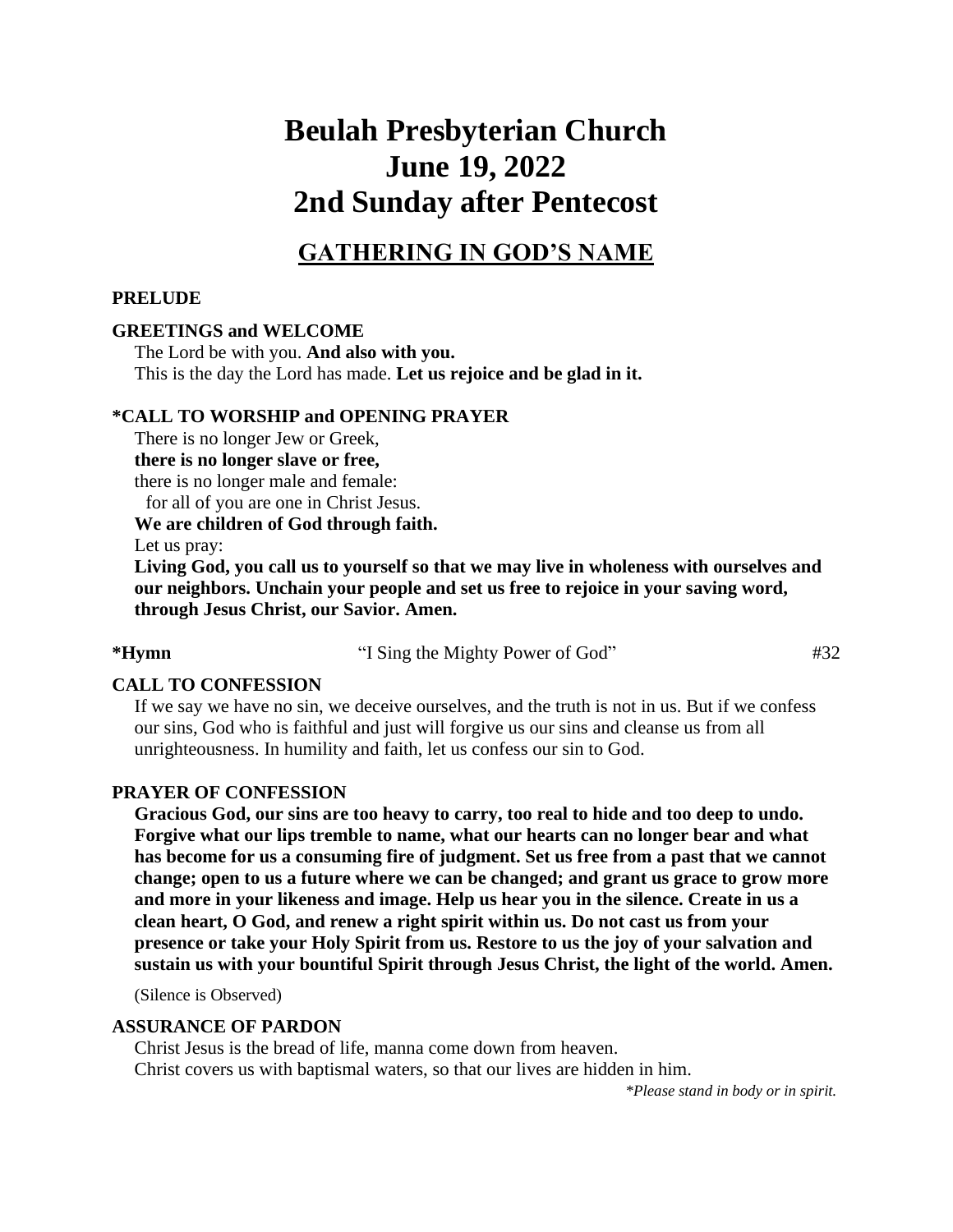This Jesus, the Son of the Most High God, is sovereign even over the powers of evil, so that his reign brings freedom and joy. Therefore, I declare to you by the power of the Holy Spirit, in Jesus Christ our sins are forgiven. **Amen.**

### **\*PASSING THE PEACE**

 Since God has forgiven us in Christ, let us forgive one another. The peace of our Lord Jesus Christ be with you all.  **And also with you.**

## **ENCOUNTERING GOD'S WORD**

### **A TIME WITH THE CHILDREN**

(*Children are invited to participate in activities at the Prayground area in front of the pulpit for the remainder of the service.)* 

### **PRAYER FOR ILLUMINATION**

As you spoke to the Legions, O God, speak now to the forces that surround us. By your Spirit, let your word illumine the darkness, and your light break through our delusions, that we may see your truth. **Amen.**

### **SCRIPTURE**

1<sup>st</sup> Lesson Galatians 3:23-29

2<sup>nd</sup> Lesson Luke 8:20-39

The Word of God for the People of God. **Thanks be to God**.

**SERMON** "An Awesome Task" Pastor Bill Owens

## **RESPONDING TO GOD'S WORD**

### **\*AFFIRMATION OF FAITH** (from a Brief Statement of Faith)

**In life and in death we belong to God. Through the grace of our Lord Jesus Christ, the love of God, and the communion of the Holy Spirit, we trust in the one triune God, the Holy One of Israel, whom alone we worship and serve. We trust in Jesus Christ, fully human, fully God. We trust in God, whom Jesus called Abba, Father. We trust in God the Holy Spirit, everywhere the giver and renewer of life. With believers in every time and place, we rejoice that nothing in life or in death can separate us from the love of God in Christ Jesus our Lord.** 

**\*Hymn** "Dear Lord and Father of Mankind" #169

### **PRAYERS OF THE PEOPLE and THE LORD'S PRAYER**

**Our Father, who art in heaven, hallowed be thy name, thy kingdom come, thy will be done, on earth as it is in heaven. Give us this day our daily bread; and forgive us our debts, as we**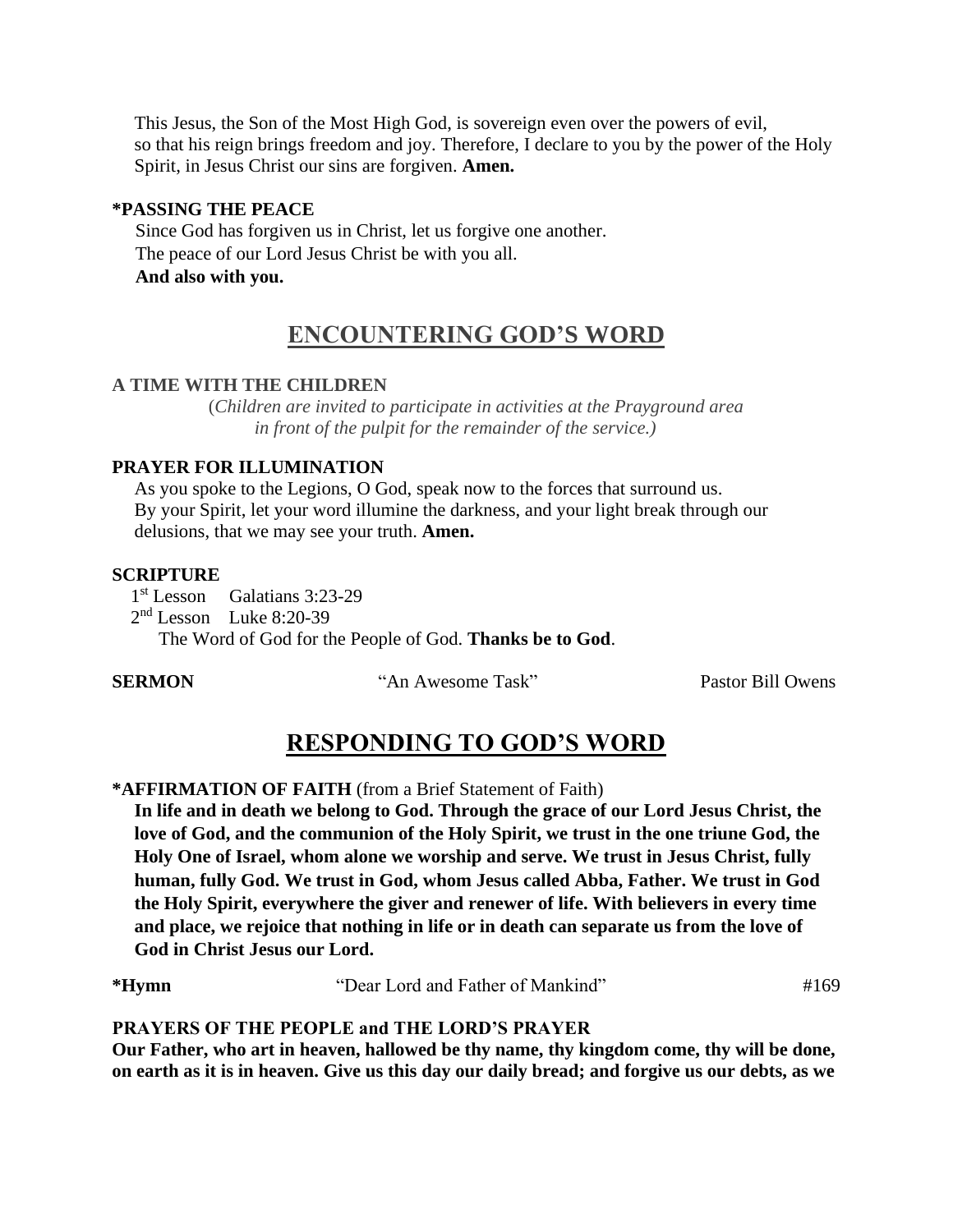**forgive our debtors; and lead us not into temptation, but deliver us from evil. For thine is the kingdom, and the power, and the glory, forever. Amen**

### **RESPONDING TO GOD'S GENEROSITY**

### **Call for the Offering**

For the sake of those who have yet to hear the word of God, or those who are in need of our bounty, and for the discipline that comes with sacrifice, let us bring our tithes and offerings.

### **Offertory**

\*Celebrating God's Generosity **Hymn #609** 

*Praise God, from whom all blessings flow. Praise God, all creatures high and low. Alleluia, alleluia! Praise God, in Jesus fully known; Creator, Word, and Spirit one. Alleluia, alleluia! Alleluia, alleluia, alleluia!*

**\*Prayer of Thanksgiving and Dedication**

**Thanks be to you, Creator of the universe, for earth and sky, water and rock, creatures and plants, that we may have life enough to live and to offer for others. Thanks be to you, Crucified and Risen Lord, who shows us the face of God so that we may see in our brothers and sisters a member of Christ's own body and rejoice. Thanks be to you, Holy Spirit, Giver of Life, who groans within us as we pray and teaches us compassion that we might love our neighbors as ourselves. Accept our offerings as signs of your never-failing care, in the name of all that is most precious in your sight. Amen.**

### **GOING IN GOD'S NAME**

\***Hymn** "May the God of Hope Go with Us" #765

### **\*CHARGE AND BLESSING**

Go in peace to care for those who cross your path, to give voice to those who need your help, to notice what is beautiful and what is amiss, to counter injustice and guard what is good, and to rest and work, mindful of God's desire for your health and faith. The Lord bless you and keep you. The Lord's face shine on you with grace and mercy. The Lord look upon you with favor and give you peace.

### **Alleluia! Amen.**

### **\*POSTLUDE**

*Go in Peace*

*A special word of thanks to all those who helped make this worship service possible. It is good to be together!*